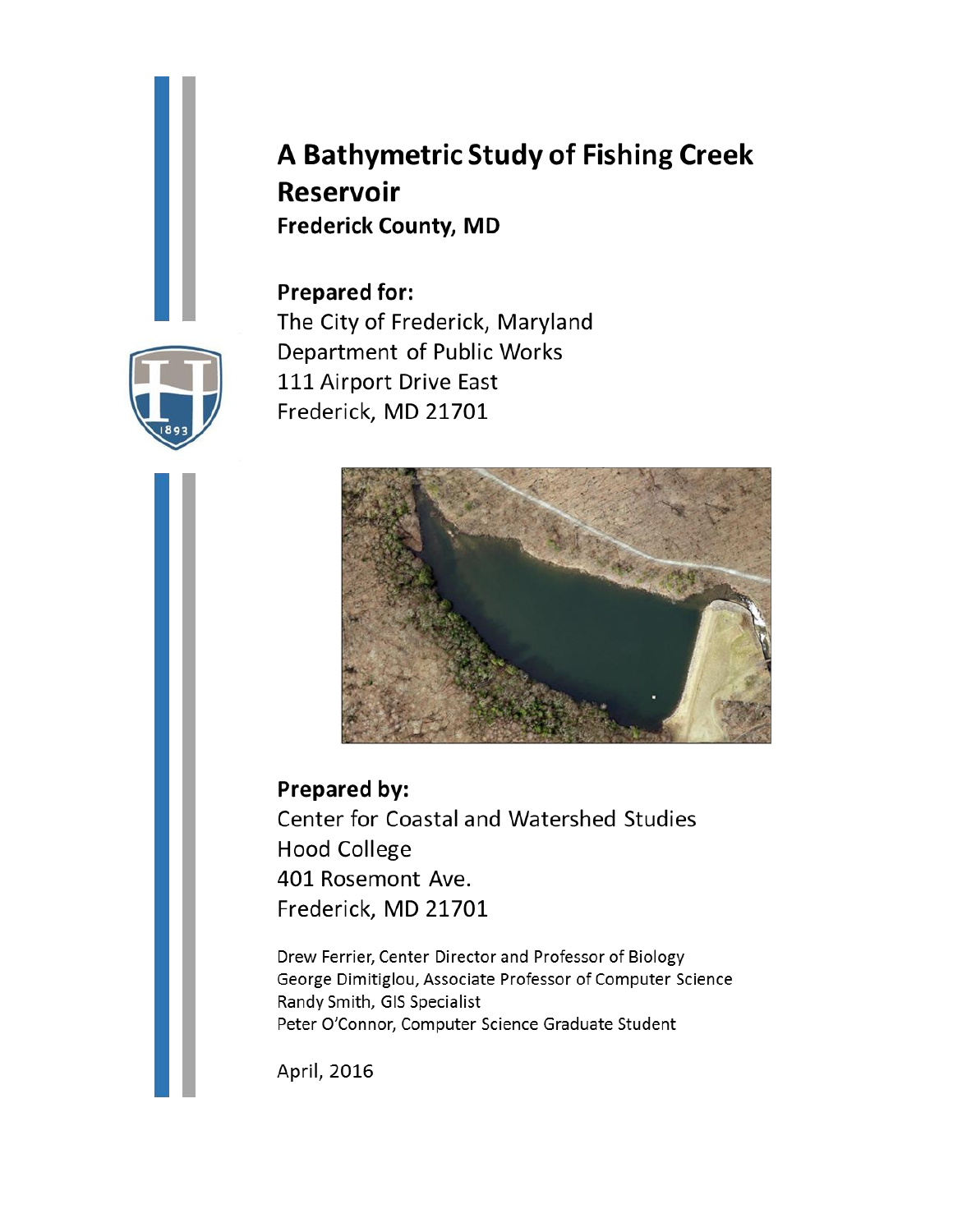# **Summary**

Fishing Creek reservoir bathymetry was analyzed from both the 1923 engineering plans and current depth soundings and the two resulting basins were compared. In the nine decades since the reservoir was constructed, it has lost approximately 7.9 MG of storage volume due to sediment deposition within the impoundment. Much of this sediment has accumulated in the submerged streambed parallel to the south shoreline and at the base of the dam. The lower valve on the water intake tower may be impacted by accumulating sediment within the next 25 years. Partial dredging of the impoundment along the dam and southern shoreline will restore much of the original storage volume of the impoundment, as well as increasing the water depth surrounding the intake tower.

\_\_\_\_\_\_\_\_\_\_\_\_\_\_\_\_\_\_\_\_\_\_\_\_\_\_\_\_\_\_\_\_\_\_\_\_\_\_\_\_\_\_\_\_\_\_\_\_\_\_\_\_\_\_\_\_\_\_\_\_\_\_\_\_\_\_\_\_\_\_\_\_\_\_\_\_\_\_\_\_\_\_\_\_\_

# **Introduction**

Fishing Creek Reservoir is approximately a 10-acre impoundment owned by the City of Frederick, MD and operated as part of the city's drinking water system. Located at GPS coordinates of Lat. 39.525894N and Long. 77.4647993W, the reservoir currently supplies approximately 11.2% of the potable water for the city (Frederick City Annual Summary, 2014). The impoundment was constructed in the mid-1920's, approximately 90 years ago. Originally designed to store approximately 60 million gallons (MG) of water, the reservoir underwent modifications in 1973 and again in 1981 which resulted in a current storage capacity estimate of 50MG. Visual inspections during recent draw-downs have indicated that over the years sediment has accumulated in the lake basin and possibly diminished that capacity of the impoundment as a water storage structure. The aim of this study was to assess the current bathymetry of the impoundment, compare it to the original reservoir basin size, and ascertain the degree of sedimentation that has occurred.

# **Overview of the Assessment**

The specific objectives of the study were threefold:

1. To establish baseline bathymetry for Fishing Creek reservoir based upon the 1923 renderings of the original reservoir construction.

2. To conduct a bathymetric survey of the reservoir and create an updated map of the lake basin.

3. To establish current bathymetry for the reservoir and to estimate the differences in reservoir volume that would indicate the degree of sedimentation that has taken place since construction of the reservoir.

# **Methods**

# **Establishing Baseline Bathymetry**

Using the original engineering plans for the reservoir which indicate the basin's topography before flooding and the assumed water surface elevation of 710 ft., we constructed a bathymetric map of the impoundment. The original rendering of the reservoir was digitized, georeferenced, and overlaid on a current aerial photo of the reservoir (Figure 1). GIS analysis and processing (Appendix I) was employed to determine the total surface area of the lake, as well as lake areas at each 5-ft depth contour interval. Based on the original engineering plans, 5-ft depth contour intervals were digitized. The 5-ft contours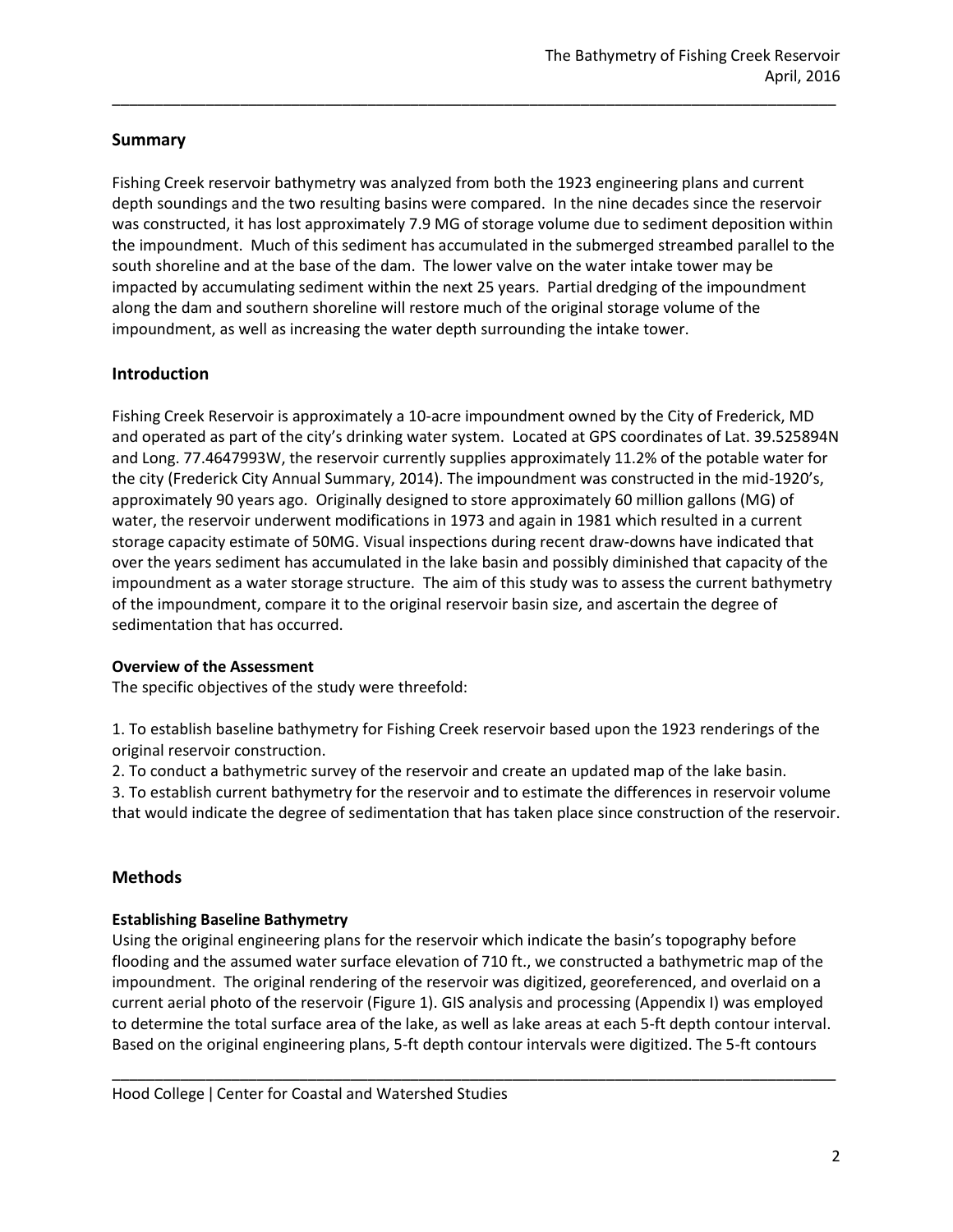were converted to a series of individual vertices. These vertices were used as an input to interpolate a digital elevation model of the original lake bathymetry. From this information we estimated the segment volumes within each 5-ft depth stratum of the impoundment and the cumulative lake volume at the time of construction.

\_\_\_\_\_\_\_\_\_\_\_\_\_\_\_\_\_\_\_\_\_\_\_\_\_\_\_\_\_\_\_\_\_\_\_\_\_\_\_\_\_\_\_\_\_\_\_\_\_\_\_\_\_\_\_\_\_\_\_\_\_\_\_\_\_\_\_\_\_\_\_\_\_\_\_\_\_\_\_\_\_\_\_\_\_



**Figure 1. Georeferenced, digitized copy of the original engineering drawings overlaid on an aerial photograph of Fishing Creek reservoir, Frederick County, MD.**

#### **Field Data Collection**

In order to determine the current shape of the lake basin, we deployed an automated boat capable of programmable navigation to collect depth soundings throughout the impoundment. The autonomous surface vehicle (ASV) is built on a prefabricated 1.1 m fiberglass hull and possesses a single, inboard motor (Figure 2).

\_\_\_\_\_\_\_\_\_\_\_\_\_\_\_\_\_\_\_\_\_\_\_\_\_\_\_\_\_\_\_\_\_\_\_\_\_\_\_\_\_\_\_\_\_\_\_\_\_\_\_\_\_\_\_\_\_\_\_\_\_\_\_\_\_\_\_\_\_\_\_\_\_\_\_\_\_\_\_\_\_\_\_\_\_



**Figure 2. Image of the ASV during deployment for the Fishing Creek reservoir bathymetric study.**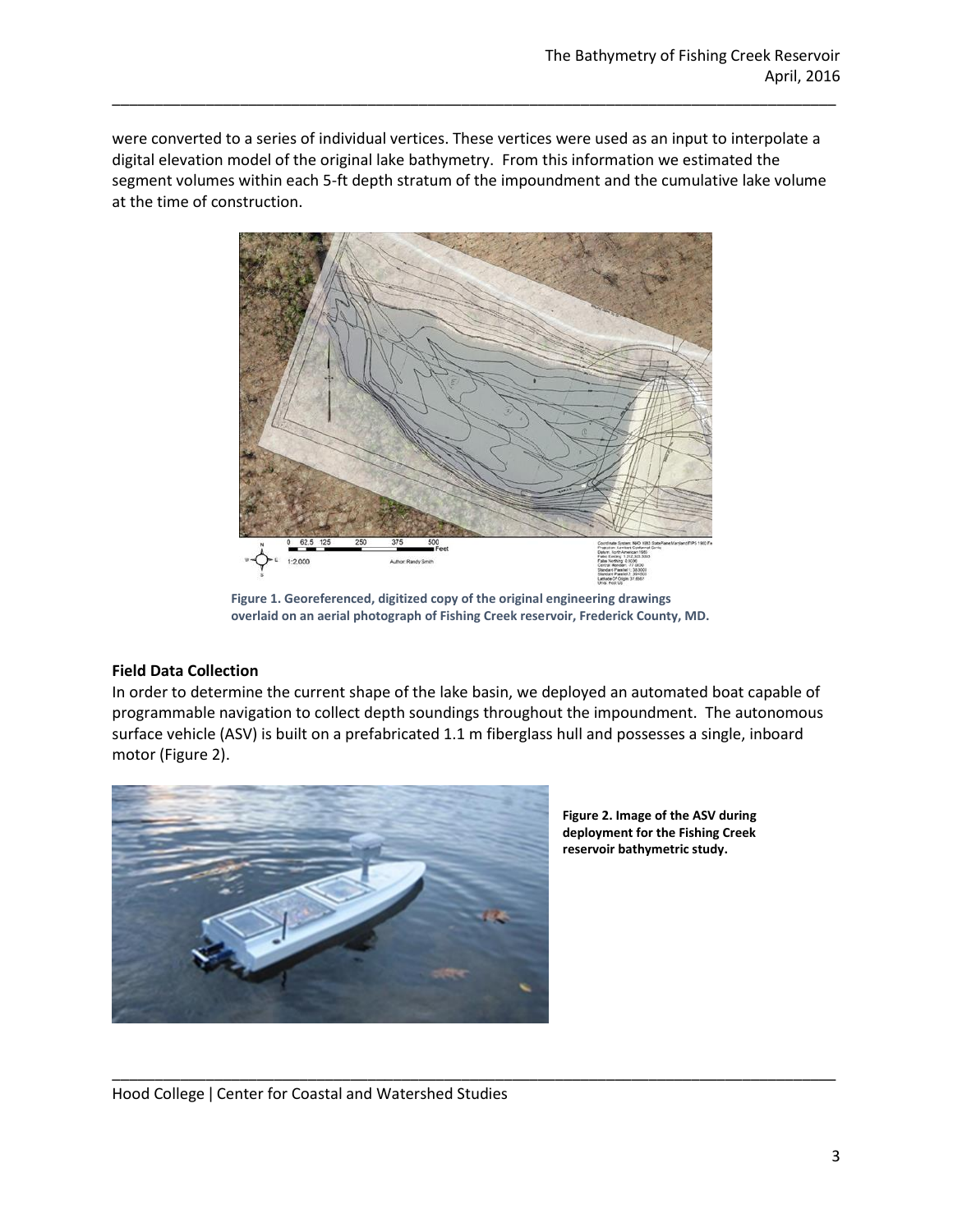The hull is outfitted with a 160 kHz, Garmin Intelliducer, Depth/Temp, NMEA 0183 thru-hull transducer. This transducer is able to measure depth from 3 to 700 feet. The accuracy of depth measurements varies with sampling depth, with increasing accuracy as depth increases. (The accuracy of depth measurements was assessed by comparisons with manual chain soundings before deploying the survey craft in the reservoir.) The ASV also possesses two on-board GPS receivers – one for navigation and the other for collecting location data associated with each depth sounding. These GPS units have locational accuracy within approximately 2 meters. Navigation and control of the sensor payload are performed by a pair of on-board microcontrollers. The on-board data collection capacity can accommodate thousands of depth observations and their associated location information.

\_\_\_\_\_\_\_\_\_\_\_\_\_\_\_\_\_\_\_\_\_\_\_\_\_\_\_\_\_\_\_\_\_\_\_\_\_\_\_\_\_\_\_\_\_\_\_\_\_\_\_\_\_\_\_\_\_\_\_\_\_\_\_\_\_\_\_\_\_\_\_\_\_\_\_\_\_\_\_\_\_\_\_\_\_

The ASV was programmed to navigate a series of transects for the collection of depth measurements throughout the reservoir. Depth soundings were collected along 38 north/south oriented transects (Figure 3A). Depth readings were repeated along 22 perpendicular transects (east/west orientation; Figure 3B). All parallel transects were approximately 3.9m apart. The ASV was navigated at an average speed of 0.98 m  $s<sup>-1</sup>$  and collected over 10,000 depth measurements. The shallow northwest portion of the basin was surveyed manually using a SeaTech Handheld depth finder. All depth readings were associated with point locations derived from GPS.



**Figure 3. Transects programmed into the ASV for collecting depth measurements throughout the Fishing Creek reservoir, Frederick Co., MD.**

Using ArcGIS we constructed a current bathymetric map of the reservoir from the GPS/depth measurements (See Appendix I, GIS Process Flow 2). GIS analysis was employed to determine the total surface area of the lake, as well as subsurface areas at each 5-ft depth contour interval. Using these area determinations, we calculated lake depth-segment volumes for the reservoir.

Once we established the original and updated bathymetry and lake volumes for Fishing Creek reservoir, we calculated accumulated sediment volumes (and the loss of water storage capacity) within the basin using the original map as a reference. By inspecting changes in basin contours, we also estimated the locations of the accumulated sediment to aid plans for any future remediation that might be considered for the lake. Finally, we calculated the amount of storage volume that would be regained by selective sediment removal.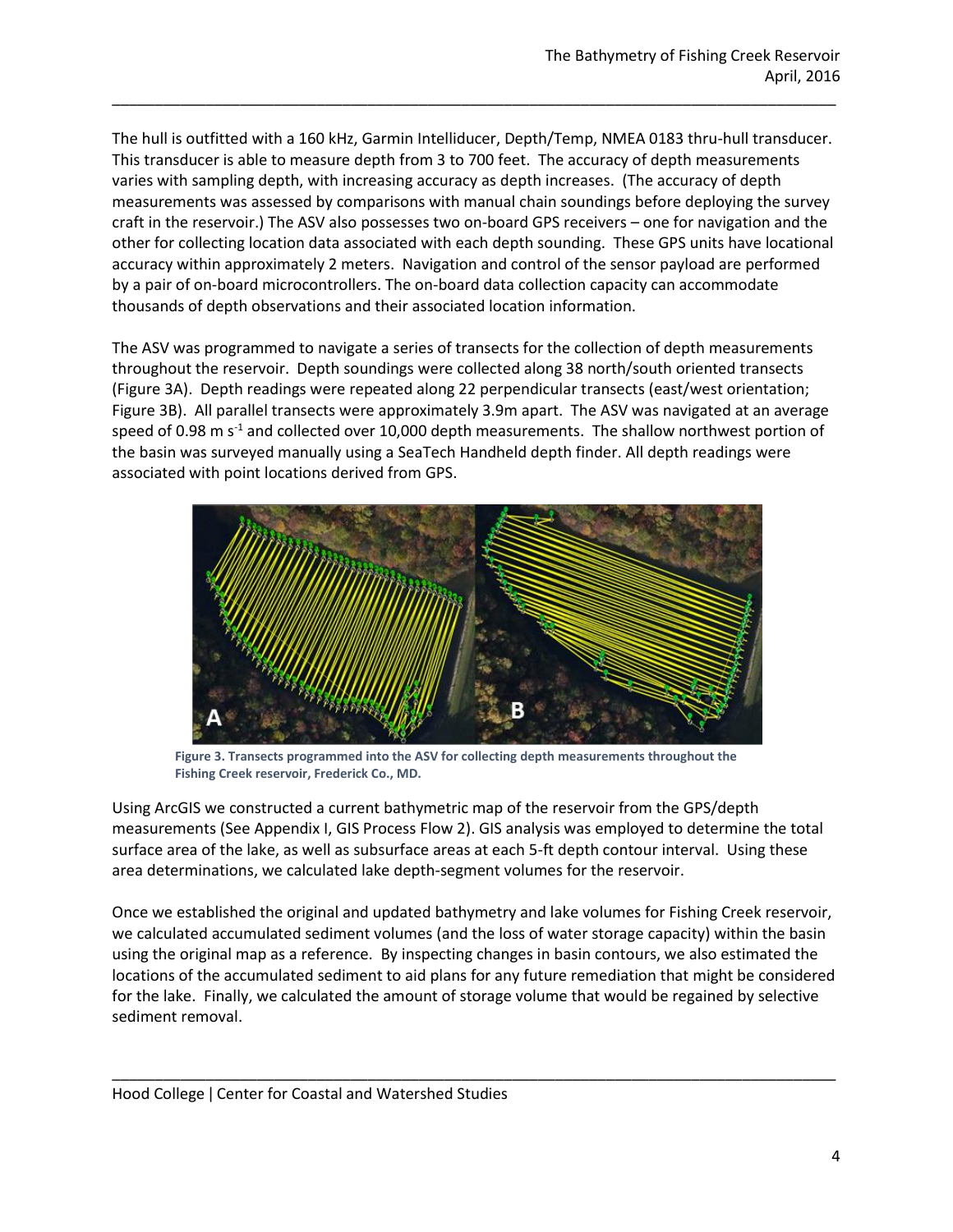# **Results of the Bathymetric Study**

Baseline bathymetry derived from the digitized original engineering plans for the reservoir is shown in Figure 4A. Depth isopleths in this map indicate the reservoir gradually deepened from the inflow of Fishing Creek toward the dam, with the greatest depths located in the area surrounding the water intake tower in the southeast portion of the basin. The submerged streambed of Fishing Creek can readily be seen paralleling the basin's southern shoreline.

\_\_\_\_\_\_\_\_\_\_\_\_\_\_\_\_\_\_\_\_\_\_\_\_\_\_\_\_\_\_\_\_\_\_\_\_\_\_\_\_\_\_\_\_\_\_\_\_\_\_\_\_\_\_\_\_\_\_\_\_\_\_\_\_\_\_\_\_\_\_\_\_\_\_\_\_\_\_\_\_\_\_\_\_\_



**Figure 4. Bathymetric maps of Fishing Creek reservoir, Frederick County, MD. A. A map based upon the 1923 engineering drawings for the construction of the reservoir. B. A map of the reservoir based upon depth soundings collected in November 2015.**

Three alternate interpolation methods (IDW raster interpolation, TIN, and Kriging) were used to create digital elevation models of the reservoir basin and the results of all three corresponded very closely. The output of the Kriging method (Figure 4A) was carried forward in all subsequent measurements of the original basin. Kriging was selected as the preferred interpolation method due to its use of

\_\_\_\_\_\_\_\_\_\_\_\_\_\_\_\_\_\_\_\_\_\_\_\_\_\_\_\_\_\_\_\_\_\_\_\_\_\_\_\_\_\_\_\_\_\_\_\_\_\_\_\_\_\_\_\_\_\_\_\_\_\_\_\_\_\_\_\_\_\_\_\_\_\_\_\_\_\_\_\_\_\_\_\_\_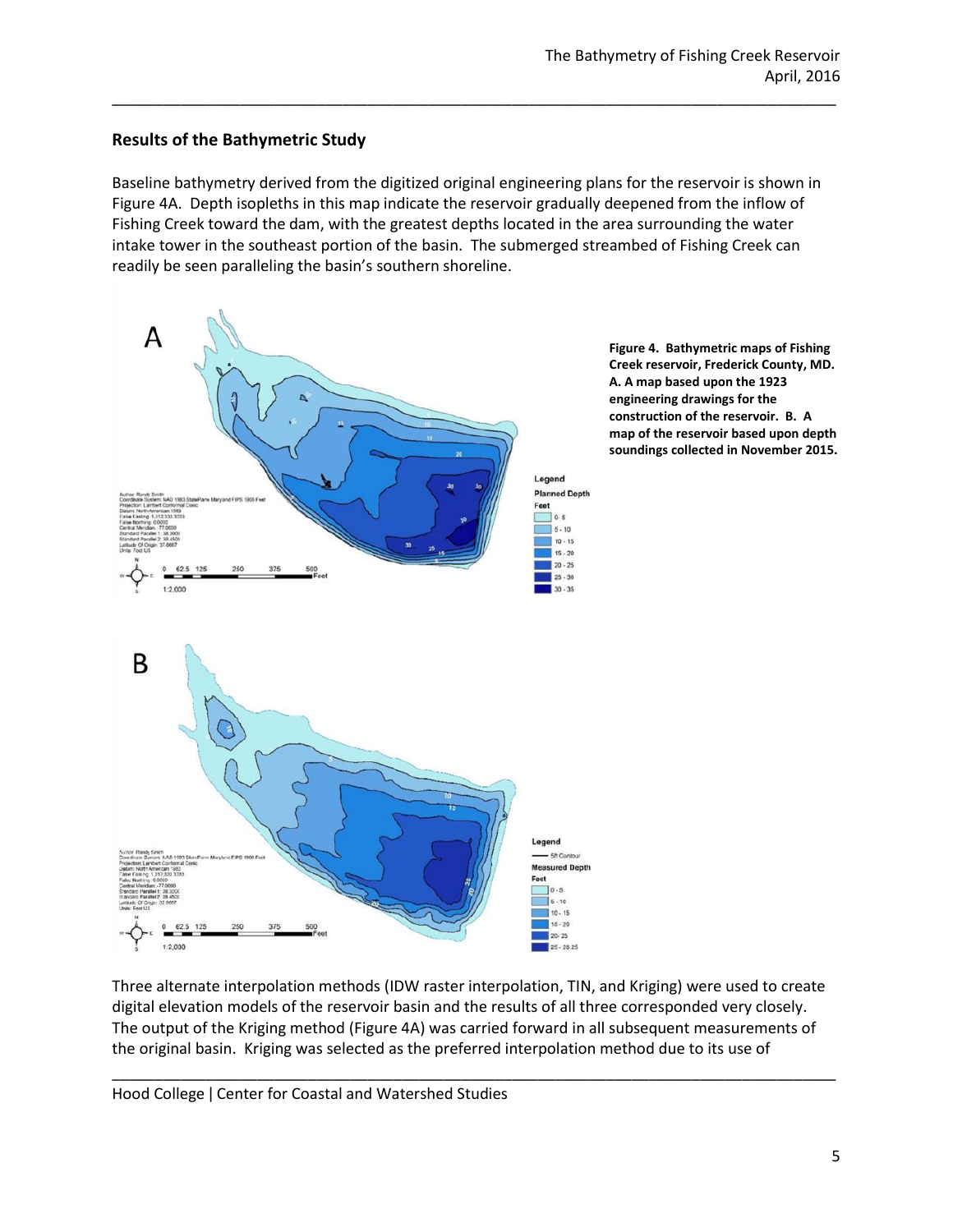variograms to calculate the spatial correlation of the collected data points. The spatial correlation is used to determine the weights that should be assigned to each distance from a cell that is being interpolated. Based on this map the original water storage capacity of the reservoir was 50.04 MG. This value corresponds very closely to historic estimates of the reservoir volume given elsewhere (MD Dept. of the Environment, date unknown).

\_\_\_\_\_\_\_\_\_\_\_\_\_\_\_\_\_\_\_\_\_\_\_\_\_\_\_\_\_\_\_\_\_\_\_\_\_\_\_\_\_\_\_\_\_\_\_\_\_\_\_\_\_\_\_\_\_\_\_\_\_\_\_\_\_\_\_\_\_\_\_\_\_\_\_\_\_\_\_\_\_\_\_\_\_

The ASV collected over 10,000 geo-located depth soundings within the reservoir which were used to construct a current bathymetric map of the basin. The location of data points measured during the study are represented on the map in Figure 5.



**Figure 5. Depth data points measured via the ASV and manual collection.**

Current reservoir bathymetry is shown in Figure 4B. Bathymetric parameters for the current basin are given in Table 1. Surface areas and cumulative volumes for different surface water elevations calculated for both the original impoundment and the current reservoir are provided in Appendix II.

By comparing the two maps in Figure 4, changes in lake morphometry since the reservoir's creation can be discerned. Over the last 91 years, the shape of the shoreline has been altered somewhat in the area where Fishing Creek enters the reservoir, as well as along the southwest shoreline, where it appears that the inflowing stream has naturally eroded the bank. This shoreline change has resulted in a slight enlargement of the impoundment surface area from 10.6 acres at construction to 10.9 acres in 2015. The general shape of the bottom contours has changed little; however, the overall depth of the reservoir has lessened. This is particularly true in the submerged streambed and the deepest areas of the reservoir where the depth of the current basin are as much as 5 to 10 ft shallower than the original map would indicate.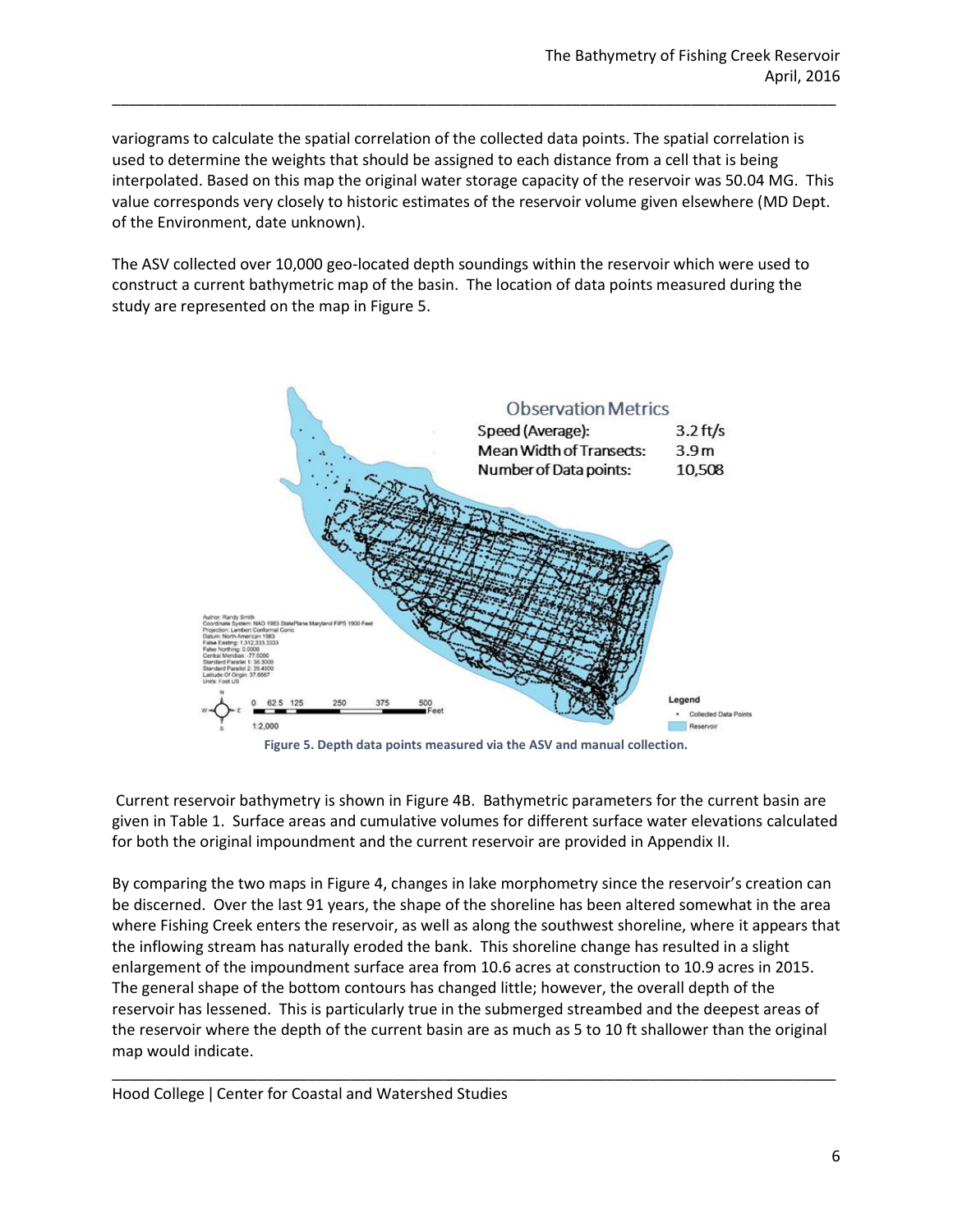| <b>Bathymetric Statistics</b>   |          |
|---------------------------------|----------|
| Surface Area (ft <sup>2</sup> ) | 476574.1 |
| Maximum Length (ft)             | 1321.3   |
| Maximum Width (ft)              | 582.1    |
| Mean Length (ft)                | 360.6    |
| Mean Width (ft)                 | 818.6    |
| Mean Depth (ft)                 | 11.6     |
| Maximum Depth (ft)              | 28.2     |
| <b>Relative Depth</b>           | 3.62     |
| Shoreline Length (ft)           | 3476.2   |
| Shoreline Development           | 1.42     |

**Table 1. Summary statistics for Fishing Creek Reservoir calculated from current depth measurements.**

#### **Interpretations and Recommendations**

A comparison of volume - depth curves for the originally constructed reservoir versus its current status indicates that Fishing Creek reservoir has lost approximately 7.9 MG in storage volume when the water elevation is at 710 ft (Figure 6). This represents 15.8% of the reservoir's original storage capacity.

\_\_\_\_\_\_\_\_\_\_\_\_\_\_\_\_\_\_\_\_\_\_\_\_\_\_\_\_\_\_\_\_\_\_\_\_\_\_\_\_\_\_\_\_\_\_\_\_\_\_\_\_\_\_\_\_\_\_\_\_\_\_\_\_\_\_\_\_\_\_\_\_\_\_\_\_\_\_\_\_\_\_\_\_\_



**Figure 6. Fishing Creek reservoir volume vs depth curves based upon the 1923 engineering drawings for impoundment construction and current depth sounding conducted during this study.**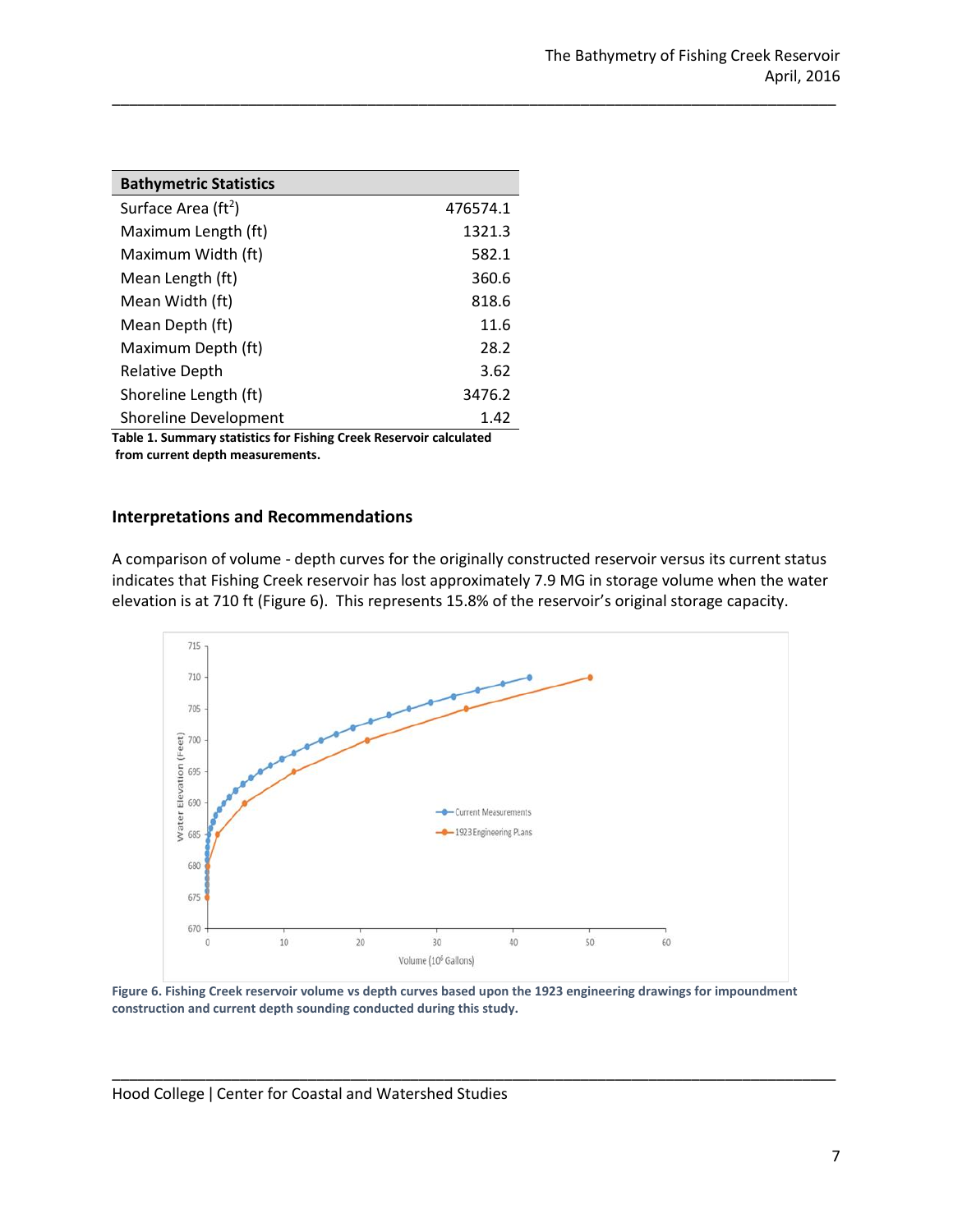In the 91 years since construction, we estimate that the reservoir has accumulated 34,023.3 yd<sup>3</sup> of sediment which accounts for the loss of water storage capacity stated above. While 0 to 4 ft of sediment have accumulated over most of the bottom of the impoundment, much more sediment has collected in the submerged streambed of Fishing Creek which parallels the southern shoreline of the reservoir and has also accumulated at the base of the dam (Figure 7).

\_\_\_\_\_\_\_\_\_\_\_\_\_\_\_\_\_\_\_\_\_\_\_\_\_\_\_\_\_\_\_\_\_\_\_\_\_\_\_\_\_\_\_\_\_\_\_\_\_\_\_\_\_\_\_\_\_\_\_\_\_\_\_\_\_\_\_\_\_\_\_\_\_\_\_\_\_\_\_\_\_\_\_\_\_



**Figure 7. Current map of the Fishing Creek reservoir, Frederick County, MD showing the location of deposited sediments.** 

Original engineering drawings indicate that, when the reservoir is completely filled (surface elevation = 710 ft), water intake valves are located at depths of 4.3 ft and 24.3 ft along the intake tower. Originally, this lower intake valve was nearly 11 ft from the reservoir bottom. Sedimentation near the dam has reduced bottom depth by 8.4 ft since construction, resulting in the lower intake valve now being positioned 2.3 ft above the bottom. Given a calculated average rate of depth decrease of 0.09 ft per year, it will be approximately 25 more years (2040) until the lower intake valve is directly compromised by the rising bottom sediments.

Given the location of accumulated sediments, the primary focus of any partial dredging operations undertaken to restore water storage capacity in the reservoir should target the submerged streambed (along the southern shore) and the area along the base of the dam. Figure 8 outlines these proposed areas of targeted dredging. If those areas were dredged following original contours to remove 5 ft of sediment, an estimated 2.9 MG of storage capacity would be gained. Similarly, a dredge of those areas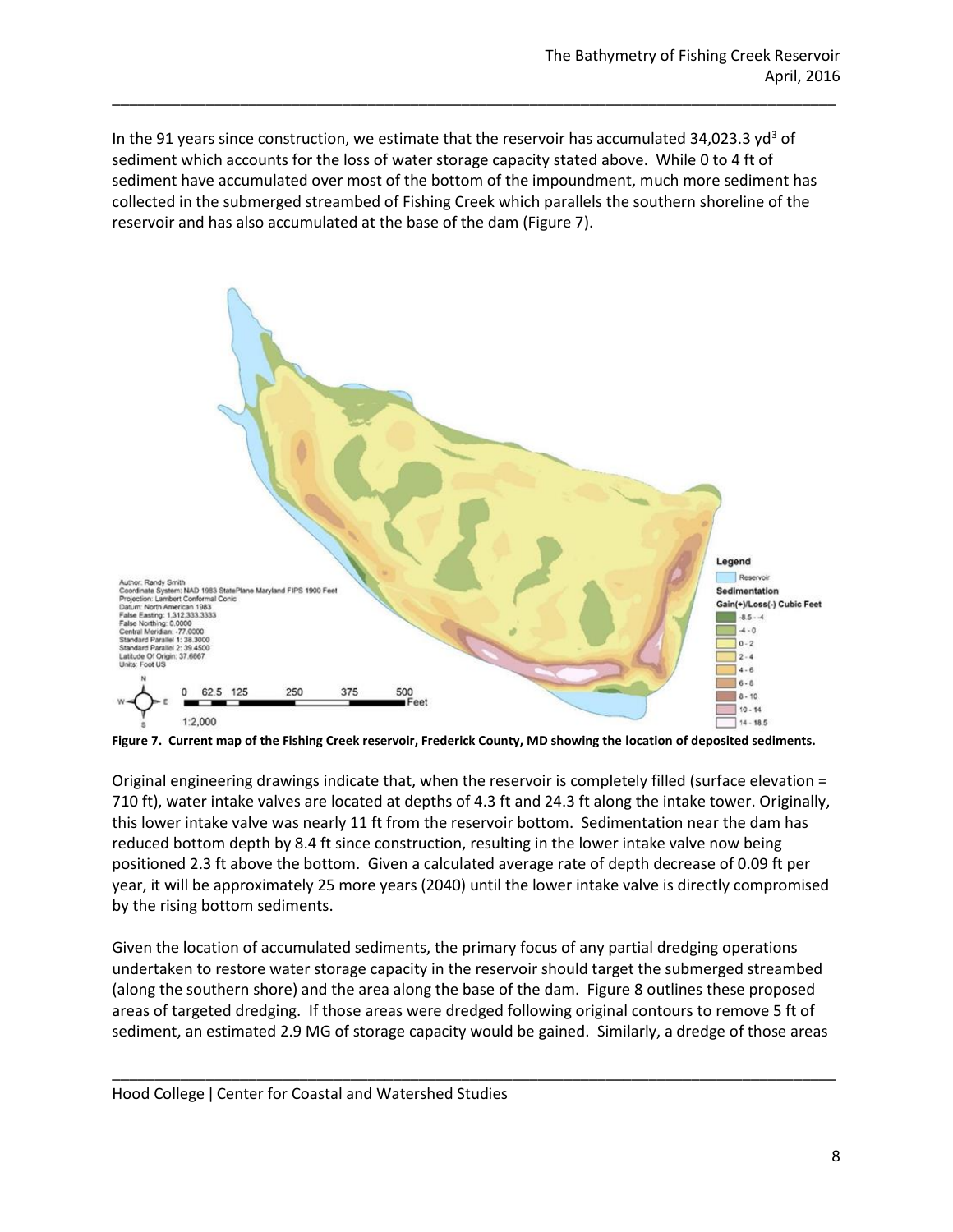to 10 ft would provide about 5.9 MG of additional storage in the reservoir. These gains represent a return to 90.0% and 95.9% of the original storage capacity, respectively.

\_\_\_\_\_\_\_\_\_\_\_\_\_\_\_\_\_\_\_\_\_\_\_\_\_\_\_\_\_\_\_\_\_\_\_\_\_\_\_\_\_\_\_\_\_\_\_\_\_\_\_\_\_\_\_\_\_\_\_\_\_\_\_\_\_\_\_\_\_\_\_\_\_\_\_\_\_\_\_\_\_\_\_\_\_



**Figure 8. Current map of the Fishing Creek reservoir, Frederick County, MD showing the location of deposited sediments. The area outlined in red represents the suggested boundaries of a partial dredge operation that would optimize recovery of water storage capacity.**

#### **Literature Cited**

City of Frederick. 2014. Annual Drinking Water Report, 2014 Summary. Http: [www.cityoffrederick.com/ccr](http://www.cityoffrederick.com/ccr) Accessed 30 May 2015.

MD Dept. of the Environment. Source water assessments for Frederick City, Frederick County, MD [http://www.mde.state.md.us/programs/Water/Water\\_Supply/Source\\_Water\\_Assessment\\_Program/Do](http://www.mde.state.md.us/programs/Water/Water_Supply/Source_Water_Assessment_Program/Documents/www.mde.state.md.us/assets/document/watersupply/SWAPS/Frederick/City%20of%20Frederick.pdf) [cuments/www.mde.state.md.us/assets/document/watersupply/SWAPS/Frederick/City%20of%20Freder](http://www.mde.state.md.us/programs/Water/Water_Supply/Source_Water_Assessment_Program/Documents/www.mde.state.md.us/assets/document/watersupply/SWAPS/Frederick/City%20of%20Frederick.pdf) [ick.pdf](http://www.mde.state.md.us/programs/Water/Water_Supply/Source_Water_Assessment_Program/Documents/www.mde.state.md.us/assets/document/watersupply/SWAPS/Frederick/City%20of%20Frederick.pdf) Accessed 15 March 2016.

\_\_\_\_\_\_\_\_\_\_\_\_\_\_\_\_\_\_\_\_\_\_\_\_\_\_\_\_\_\_\_\_\_\_\_\_\_\_\_\_\_\_\_\_\_\_\_\_\_\_\_\_\_\_\_\_\_\_\_\_\_\_\_\_\_\_\_\_\_\_\_\_\_\_\_\_\_\_\_\_\_\_\_\_\_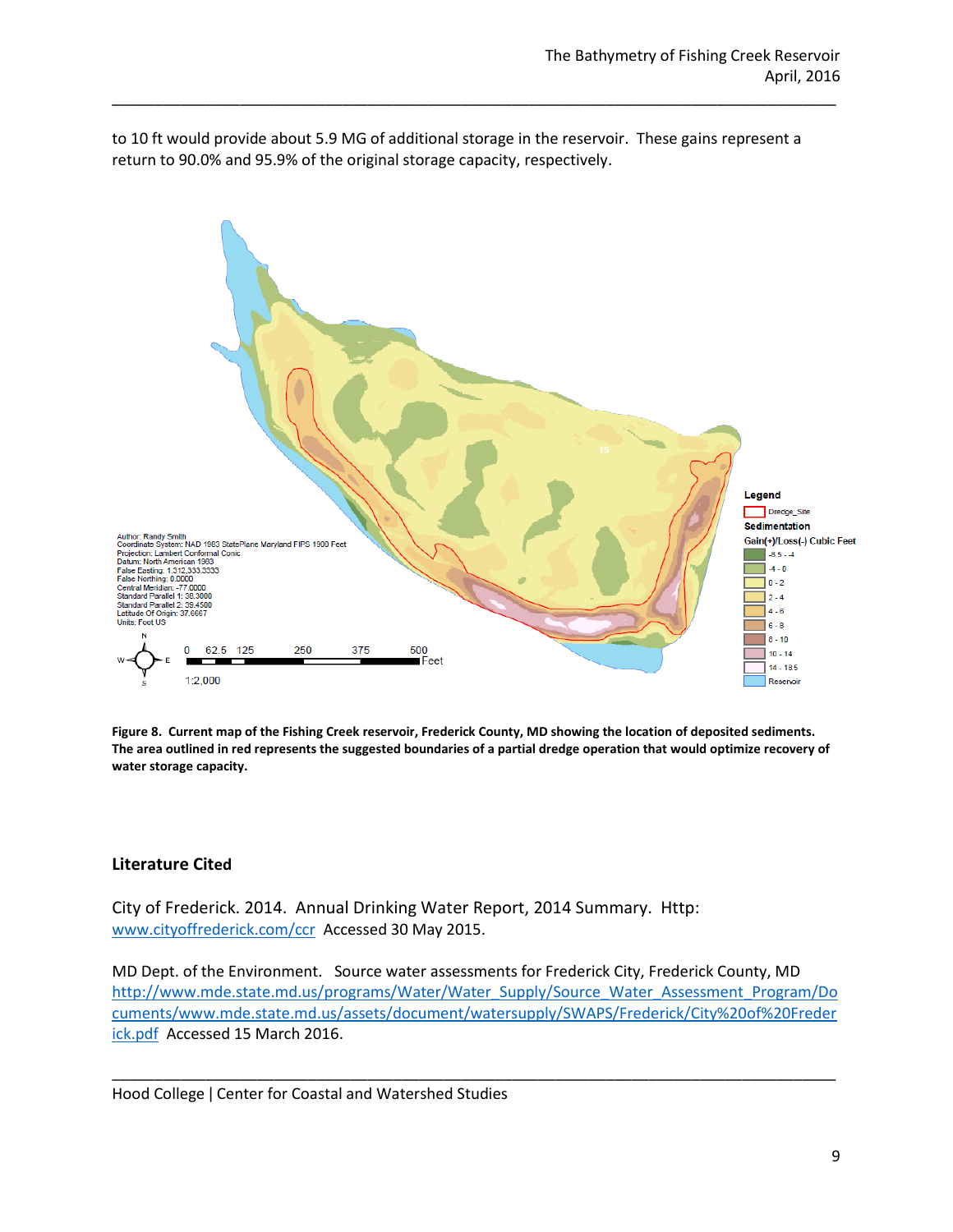

employed for the original engineering drawings. GIS process flow 2 was used for data **employed for the original engineering drawings. GIS process flow 2 was used for data**  GIS data reduction and mapping processes used in this study. GIS process flow 1 was **GIS data reduction and mapping processes used in this study. GIS process flow 1 was**  collected during the study. **collected during the study.**

The Bathymetry of Fishing Creek Reservoir April, 2016

Hood College ǀ Center for Coastal and Watershed Studies